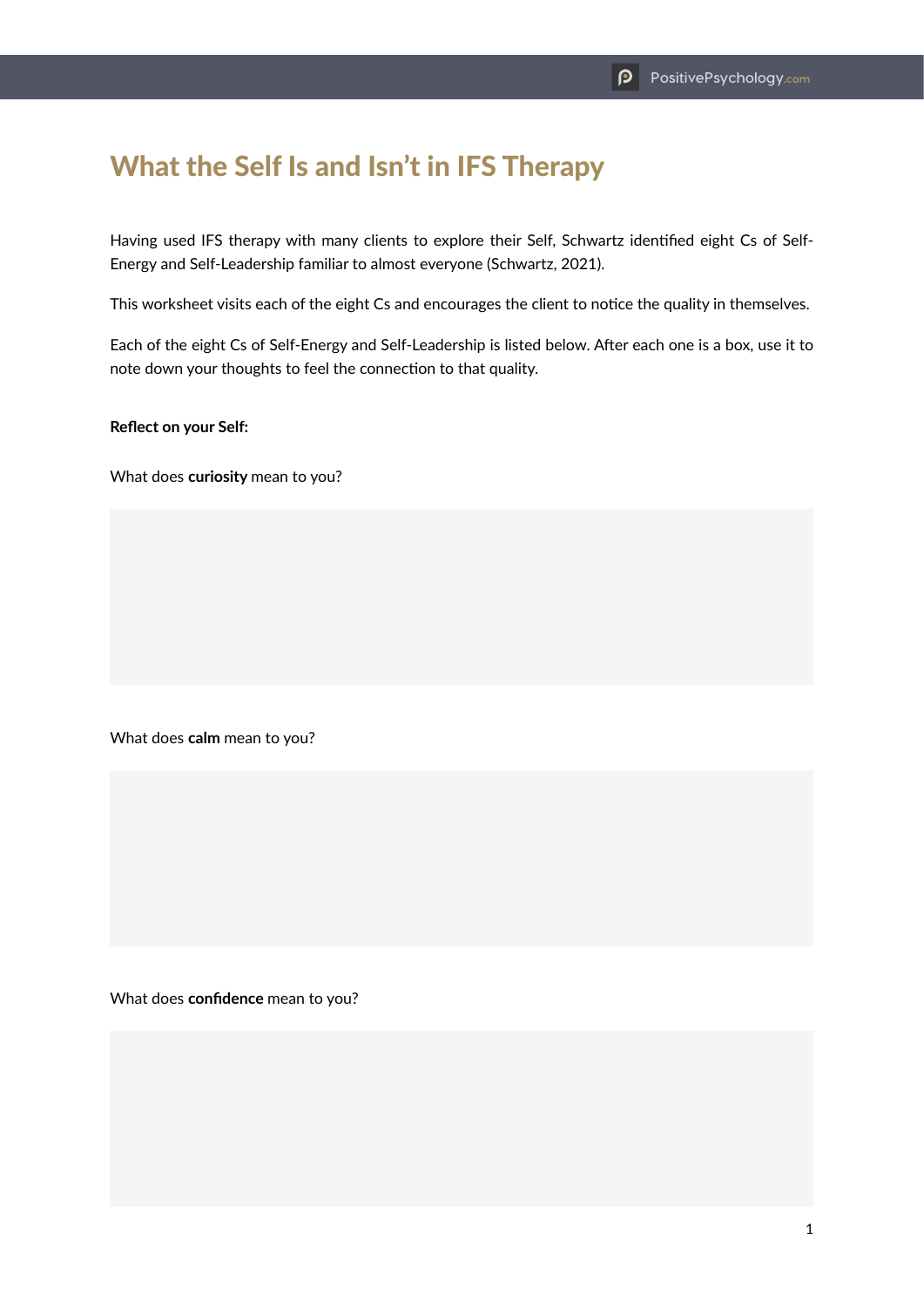What does **compassion** mean to you?

What does **creativity** mean to you?

What does **clarity** mean to you?

What does **courage** mean to you?